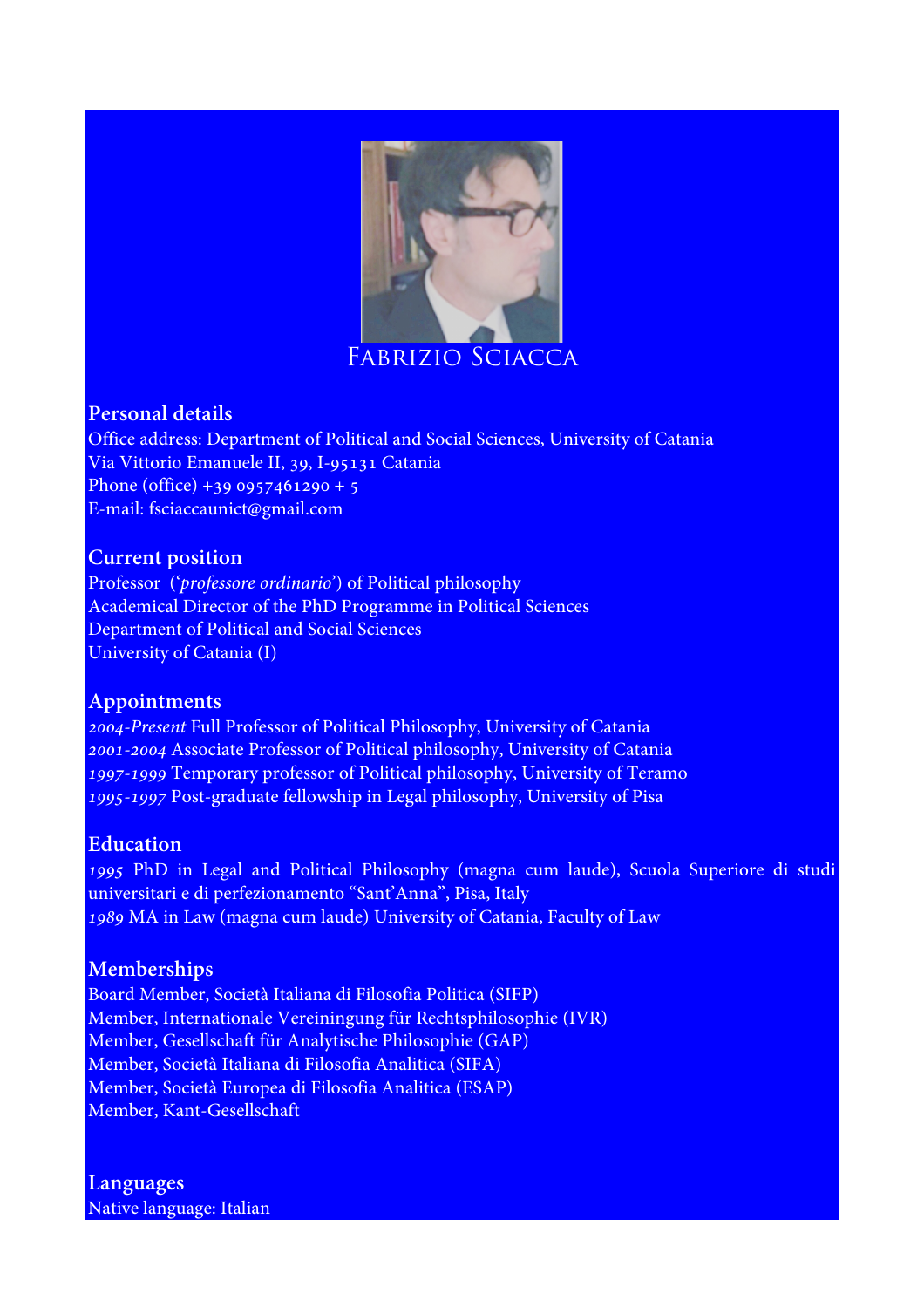Excellent written and oral skills in English and German Good written and oral skills in French and Nordic languages

### **Visiting**

*2000* Visiting Scholar at Juristisches Seminar, Universität Kiel, Germany *1996-97* Visiting Scholar at Philosophisches Seminar, Universität Tübingen, Germany *1994-95* Visiting Scholar at Institut für Rechts-und Sozialphilosophie, Universität des Saarlandes, Saarbrücken, Germany *1989* Visiting fellow at Juristisches Seminar, Universität Mannheim

# **Main areas of specialization**

Power. Justice. Rights. Normativity. Political Philosophy. Governance and Global Justice. Democracy. Modern and Contemporary Philosophy.

# **Responsibilities**

Member of the permanent seminar in legal and political philosophy, University of Parma Academic Director of the PhD Programme in "Political Sciences", University of Catania 2004-2009 Responsible of the Jean Monnet Action Project "Human Rights and European Identity", University of Catania. Responsibility for teaching to graduate students Responsible of Erasmus agreements: University of Montpellier (F), University of Jyväskylä (SF), University of Fribourg (CH), University of Versailles (F), Universidade do Minho (P)

#### **Research groups**

*2018-2021* Member of the Project "Kant in South America", Marie Skłodowska-Curie Research and Innovation Staff Exchange (RISE)

*2013-2017* Coordinator of the Tempus Programme Strenghtening Higher Education for Social Policy making and Social Services delivery (SHESPSS)

2009-2012: Key-Staff member of the International Research Network "Institutionalising Values: Beyond Human Rights?" funded by the British Art and Humanities Research council (University of Stirling, UK)

*2008-2010* Responsible of the Catania Unit Research within the PRIN project on "Paradigmas of the Constitutionalism in Modern and Contemporary European Thought"

*2006-2007* Principal Investigator of a research project funded by the University of Catania (PRA) on "Security and Rights"

*2004-2009* Responsible of the Jean Monnet Action Project (European Module) "Human Rights and European Identity", funded by the European Commission, Directorate-General for Education and Culture

*2005-2006* Coordinator of the Catania Unit Research research project of relevant national interest (PRIN) on "Liberty and power: vicissitudes of a dialectical problem in modern and contemporary political thought"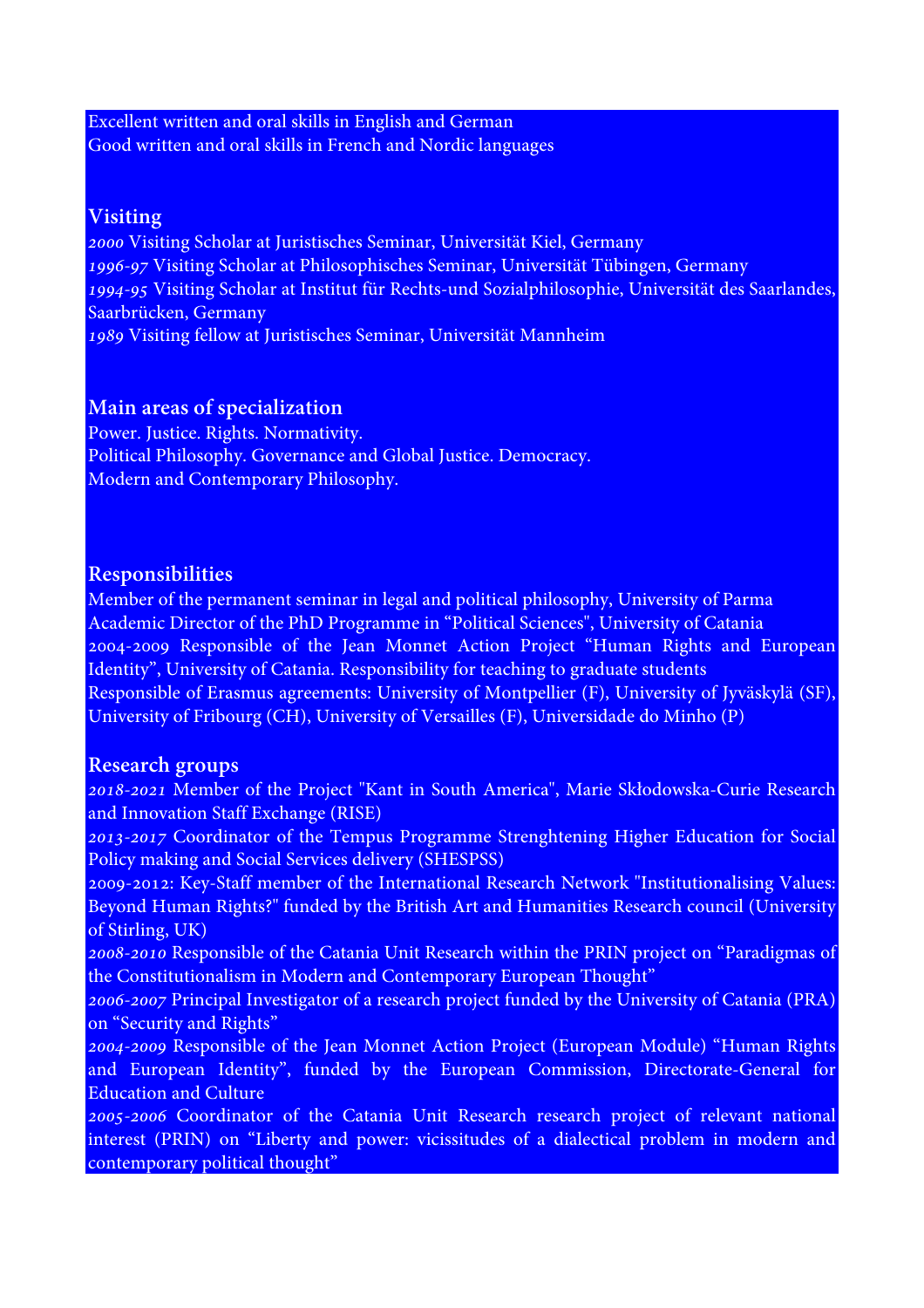*2005* Responsible of the research project financed by the University of Catania (PRA) on "Injustice and rights"

*2003-2004* Member of the PRIN project on "The civil government like social aspiration, political experience and economic purpose in the modern and contemporary political thought".

*2003* Responsible of the research project financed by the University of Catania (PRA) on "Human rights. Ethics and politics"

*2001-2002* Member of the PRIN research project on "Social structures and powers of government in modern and contemporary age"

# **Conference papers**

Paper-giver, panel organizer and/or discussant at many relevant national and international conferences on political and legal philosophy